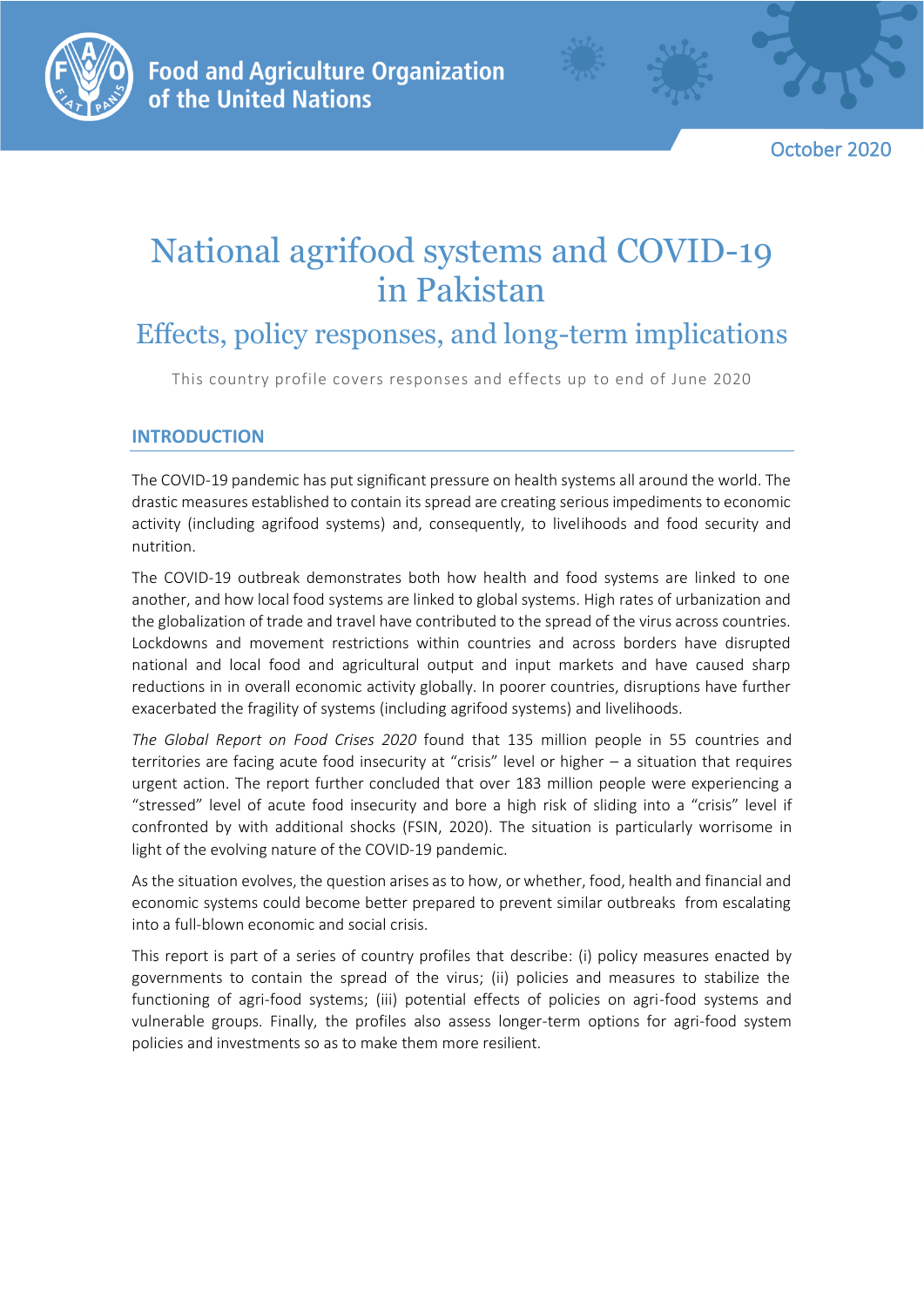## **POLICY MEASURES TO CONTAIN COVID-19**

## **What major measures have been taken to contain the spread of the virus? How are they evolving?**

When the first coronavirus case was reported in Pakistan in late February 2020, the provincial governments, followed by the federal government, imposed a strict nation-wide lockdown. All non-essential sectors (i.e. other than food and health) were closed. Food and medicine were only available from 9 a.m. to 5 p.m. Inter- and intra-city/province transport was completely banned; religious and other gatherings were prohibited; domestic and international flights were suspended; and international borders were closed in an attempt to curb the spread of the virus. After two months of strict lockdown, active cases in Pakistan had fallen below projections and the governments decided to ease the lockdown. The following provides details of the policy measures taken by the federal and provincial governments from early May until the end of June 2020.

The decision to "ease down" on 9 May aimed to overcome the economic losses arising from the strict lockdown. The joint decision by the federal and provincial governments was based on the increase in coronavirus cases being far less than earlier projected (the curve had flattened by mid-April – instead of a projected 50 000 cases, total cases were only 14 000). The lockdown was relaxed in a step-wise manner, with particular days assigned to the opening of shops in non-essential sectors. During the month of Ramadan, all sectors, essential and non-essential, were allowed to operate from dawn until 5 p.m. Inter- and intra-city transport was also allowed. In Sindh, the most restricted province, however, a curfew-like lockdown was imposed on Fridays from 12 p.m. to 3 p.m. to discourage people from attending congregational prayers. Sindh also regulated large religious processions, which are normally carried out by a minority group, limiting them to 20 people per procession. The army was brought in to help the police maintain law and order and to ensure that standard operating procedures (SOPs) were followed.

After 9 May, people flocked to shopping malls across the country, paying little attention to the SOPs. Consequently, the governments of Punjab province and the Islamabad Capital Territory decided to impose a lockdown until the end of May, but this measure was not fully enforced. The lockdown was relaxed for three days during the Eid Festival. After Eid, shops were allowed to operate from 9 a.m. to 6 p.m. only due to an increase in the number of cases across the country. Most offices also reopened around this time.

Although shops were only allowed to open if they followed SOPs, neither shopkeepers nor the general public have paid them much heed, despite repeated warnings from government. As of 24 June, the country had over 189 000 cases of COVID-19. Curfews were imposed from mid-June till 2 July in severely-affected hotspots in major cities, like Karachi, Lahor and Islamabad. The federal and provincial governments have urged people with symptoms to self-isolate and stay out of hospitals except for emergencies; private hospitals have reached full capacity in major cities, and government quarantine facilities are almost full as well. There are shortages of beds and ventilators, and outpatient departments are not fully functional.

Pakistan closed the borders with neighbouring countries in early March to contain the spread of coronavirus. The federal government authorized the resumption of international flights into and out of Pakistan as from 20 June, subject to SOPs. International flights had been banned for nearly two months, since the end of March. Domestic flight operations were also restored in mid-May. Prompted by trade disruptions and losses, the federal government decided to reopen the Afghanistan border in mid-May and the Iran border in mid-June.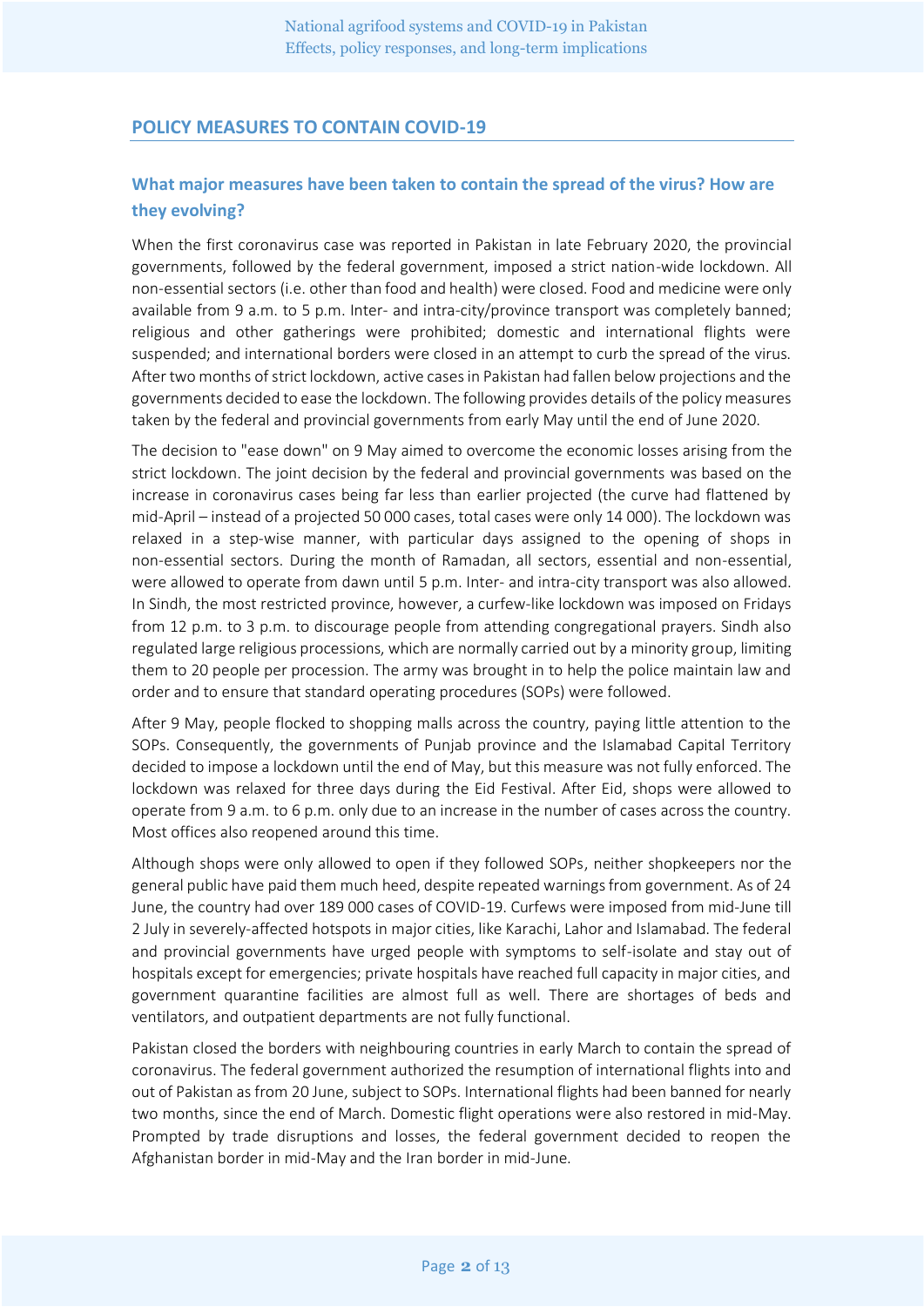## **AGRIFOOD POLICY MEASURES TO RESPOND TO THE EFFECTS OF THE CRISIS**

## **What are the major measures (in place or expected) to be enacted aiming at the food system directly?**

The federal and provincial governments sought to keep food sales unrestricted during the lockdown and to penalize hoarding and price gouging by retailers; this discouraged panic buying of food (although not of medical items and equipment). The federal government and the National Accountability Bureau in Pakistan are taking strict actions against wheat and sugar hoarders.

There has been a lack of clarity around certain government guidelines on exports, which has created uncertainty among agrifood system stakeholders. Onion exports were officially banned from the end of February until 31 May 2020, although there has been no clear instruction from the government on lifting the ban. Tomato exports were also banned during the same period. Potato exports are permitted, as domestic supply is sufficient for 12 months and will likely increase during the upcoming harvest season in Khyber Pukhtunkhwa, Balochistan and Gilgit-Baltistan provinces. An absence of a clear list of other exportable items resulted in some export shipments (such as rice) being stopped at port. There has been also some confusion as to the permissibility of some imports (e.g. live animals, such as dairy breeder cows) due to fears around sanitary and phytosanitary issues and zoonotic disease risks in the context of COVID-19. Efforts by trade associations, agriculturists, food industrialists and the Food and Agriculture Organization of the United Nations (FAO) have led the government to issue clarifications and relax some restrictions, especially relating to the movement of goods within and between provinces, to and from the Karachi port, and out of Sindh into other districts .

In the rural areas of most provinces, only a partial opening of wholesale livestock, vegetable, fruit and other markets has been reported, despite the fact that the government has permitted all markets to operate since the beginning of the outbreak. Many rural markets were unable to adjust their operations to accommodate government SOPs and increased hygiene standards, forcing them to close. Federal and provincial governments allowed agricultural workers to return to the fields at harvest-time in mid-April, but because of the lack of intra- and inter-provincial transport, skilled labour was hard to find and produce was often unable to reach the markets.

The combination of border closures, suspended flights and banned transport has had significant negative impacts on the agricultural sector in Pakistan. This prompted the government's Economic Coordination Committee to introduce a relief package, which included a subsidy of PKR 925 (USD 5.58) per bag of diammonium phosphate (DAP) and other phosphoric fertilizers for the next Kharif season (April to October 2020), and PKR 243 (USD 1.47) per bag of urea. The total subsidy provided by the government amounts to 37 billion PKR (USD 223 375 512) and will be distributed to farmers through a scratch card scheme (The International News, 2020c). A further PKR 2.3 billion (13 885 505) will be spent during the next Kharif season on subsides for cotton seed and white fly pesticides, at the rate of PKR 1 000 (USD 6.04) per acre for more than 800 000 hectares in Punjab and Sindh. The mark-up on agricultural loans has also been reduced from 18.4 percent to 10 percent. This subsidy would amount to PKR 8.8 billion (USD 53 127 149).

The amount of PKR 4.7 billion (USD 28 374 727) has been reserved by the government for the relief of the poultry sector, in the form of delays in bank instalments and reduced markups. Chicken is the most widely-consumed meat in Pakistan, being affordable by most people. However, due to the lockdown and lack of social gatherings, the consumption of chicken has fallen along with prices.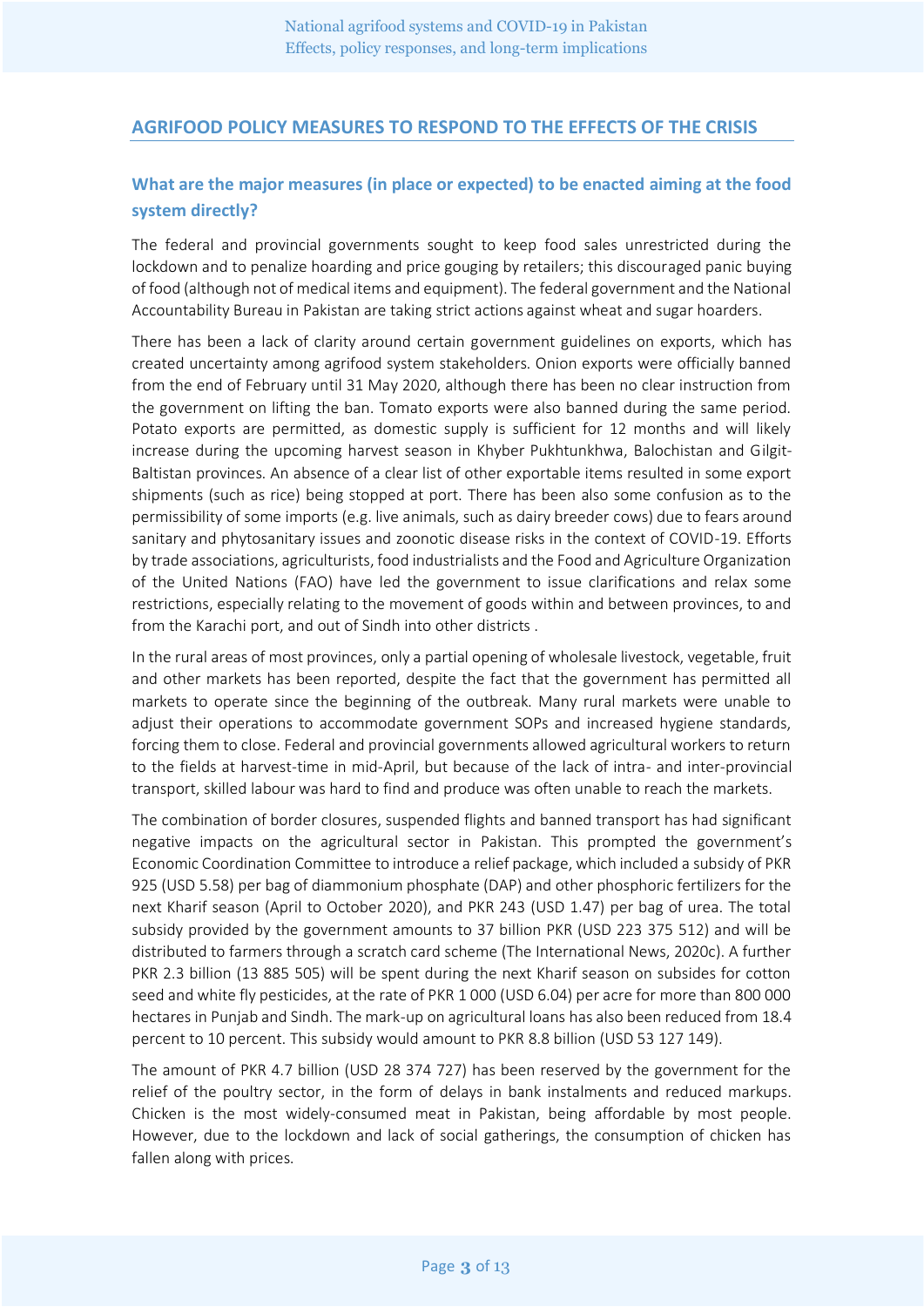The multisectoral relief package introduced by the federal government includes USD 600 million for agriculture; nearly half of the population of Pakistan relies on agriculture/livestock as their primary or secondary source of income. Additionally, USD 1.69 billion will be used to procure 8.2 million tonnes of wheat during the current season. The Punjab government has offered PKR 15 billion (USD 90 557 640) worth of interest-free loans to farmers, crop insurance for 250 000 farmers and 1.2 million sacks of seeds for the next wheat crop.

## **What policy measures are in place or expected that aim to mitigate the effect of the crisis on vulnerable groups and their livelihoods?**

The federal and provincial governments in Pakistan have attempted to address the unemployment and wage losses of workers in non-essential sectors and workers who have been unable to travel to find work during the crisis. There are huge challenges. According to the Ministry of Planning, 18.53 million people (or 30 percent of the workforce) could lose their jobs in case of a total shutdown, with a loss of wages amounting to 783 billion (USD 4 721 949 621) for three months (Decca Herald, 2020). In order to provide new employment opportunities, the federal government has started hiring daily wage workers to plant trees in its 10 Billion Tree Tsunami programme.<sup>1</sup> Over 63 000 workers have been hired to plant saplings, earning PKR 500 (USD 3) per day, half the daily earnings of an average daily wage worker (Aljazeera, 2020). Despite the easing of the lockdown, a majority of daily wage workers remain unemployed due to the state of the economy.

The Government of Pakistan announced that PKR 1.25 trillion (USD 7 538 233 750) would be spent on a multi-sectoral relief package to address the challenges arising from the pandemic (OCHA, 2020). The economic package includes USD 1.2 billion for relief to the daily wage workers and labourers: PKR 12 000 (USD 72.37) will be disbursed to each worker every month through an existing social protection system, the 'Ehsaas' programme.<sup>2</sup> Taxes on food and health supplies, amounting to USD 90 million, have also been removed to make these items more affordable by the poor.

The Utility Stores Corporation (USC) will use USD 300 million to provide five basic edible commodities, including flour, pulses, sugar and ghee, at subsidised rates to charitable organizations, which then distribute them in ration packs. It was observed during FAO staff field visits that it was not just a one-time support. However, no estimates exist as to how many ration bags are distributed and where. The result was that a lot of families got many ration bags at the same time from different organizations and people were selling them in the markets. Residents in Karachi were only given ration bags if they had a valid computerised national identity card (CNIC)and were not listed, but there were leakages in the programme. Ration pack contents are purchased at regular stores as well as at USC outlets. There is no record of what happens to the items after purchase. Charitable activities and organizations are mostly privately organized but are commonly requested to assist both governments and the United Nations to conduct mass relief efforts.

The government has increased the monthly stipend provided by the Benazir Income Support Programme (BISP) from PKR 2 000 (USD 13) to PKR 3 000 (USD 18). A cash transfer programme

<sup>&</sup>lt;sup>1</sup> Launched in 2018, the 10 Billion Tree Tsunami programme aims to expand and restore Pakistan's forests over a period of five years. <sup>2</sup> The Ehsaas programme was designed by the current federal government to provide cash and/or ration bags to people living below the poverty line. Eligible people can access the cash transfer every month by showing their national identity card. An earlier programme, the Benazir Income Support Programme (BISP), was introduced by a previous government in 2008, and is currently functioning under the Ehsaas programme under its auspices but its name and identity have not been changed. Relief was provided to people through both the Ehsaas programme and BISP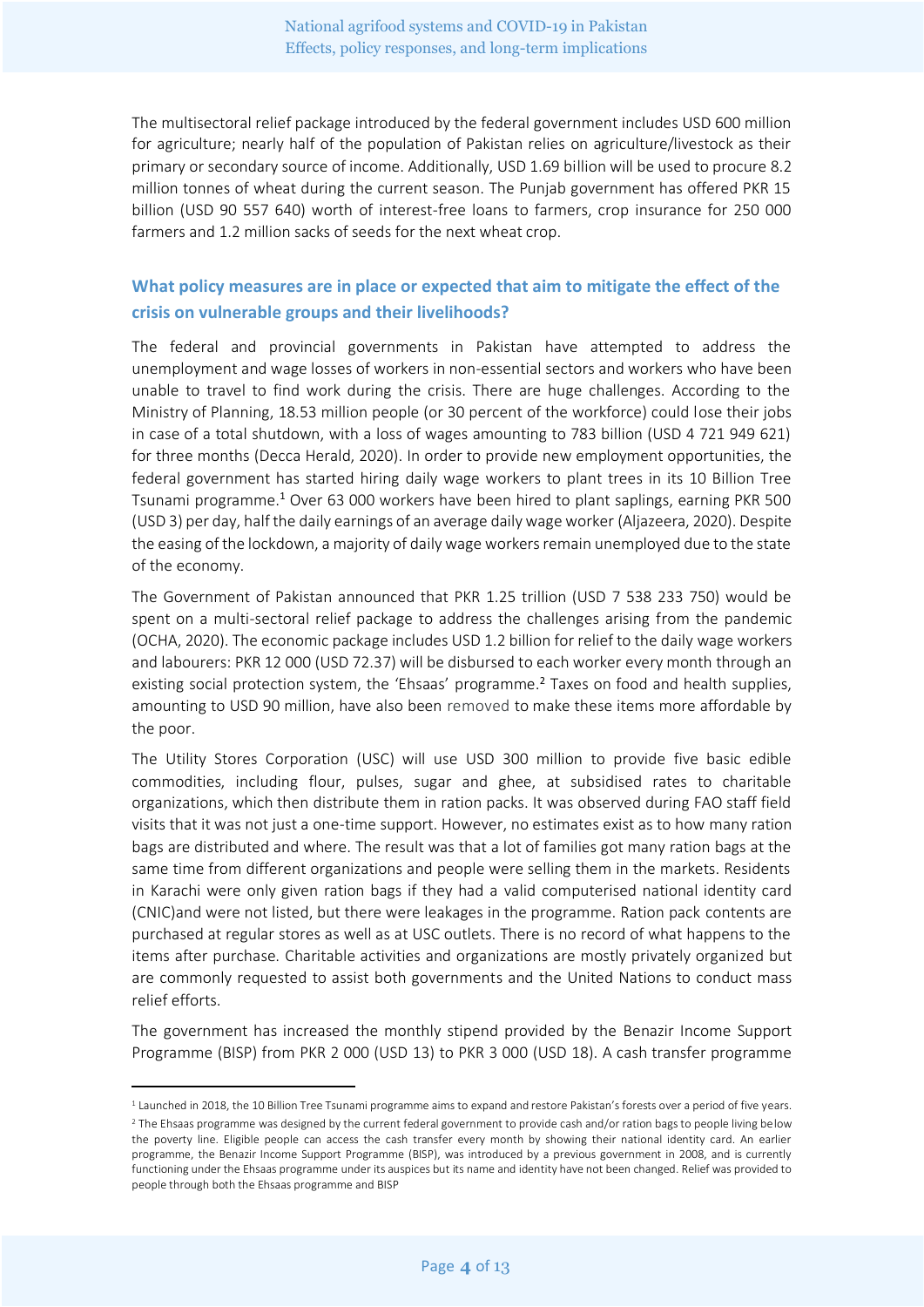targeting the country's poor, BISP reaches five million families. In the provinces, nongovernmental and philanthropic organizations have been working in partnership with government, both as implementers and as fundraisers. The requirements for 'no objection certificates' 3 for non-governmental organizations (NGOs) have been relaxed to speed the process of helping unemployed and poor people, but a major impediment is that data held by federal government is urgently required by provincial governments to initiate and monitor these schemes, including against fraud.

#### **How is the government funding the measures described above?**

The federal and provincial governments in Pakistan are funding measures to combat the crisis, primarily by redirecting existing funds from development budgets (Pakistan Today, 2020). The federal government has appealed to international financial institutions and donors, which have come forward with donations, concessional loans and budget support, in particular to respond to the Pakistan Preparedness Response Plan (PPRP), which is nearly fully funded. The federal government has established a Prime Minister's COVID-19 Pandemic Relief Fund and has appealed to citizens (including those living abroad) to donate funds to counter the effects of the economic downturn caused by COVID-19.

Pakistan has received significant support from the international community. For example, the United States of America donated USD 2 billion in relief financing to Pakistan and will provide a further USD 15 million to address the impacts of the pandemic (Express Tribune, 2020b). The United Arab Emirates (UAE) sent an aid plane containing 14 metric tonnes of medical and food supplies to Pakistan to bolster the country's efforts to curb the spread of COVID-19 (Ahmed, 2020). China has also promised its support, stating that Pakistan will not face shortages in medical equipment (The International News, 2020b). Japan provided USD 4 billion in direct budget support in mid-May, which was in addition to the USD 3 410 000 the Japanese government had already provided to Pakistan through international non-governmental organizations.

The World Bank provided initial support of USD 240 million in new financing and repurposed its existing financing to support Pakistan's urgent health response, social safety nets, distance learning and food security (The Express Tribune, 2020). It is currently ramping up its support to provide over USD 2 billion in new financing and up to USD 1 billion in repurposed funds, including USD 130 million in grant funding, over the next 15 months. In June, the World Bank awarded Pakistan an additional USD 500 million in loans to combat the pandemic. The Asian Development Bank (ADB) extended grant assistance worth USD 2.5 million and repurposed USD 50 million from the National Disaster Risk Management Fund (NDRMF) for pandemic and health needs at the national and provincial levels. USD 500 million worth of countercyclical support facility and USD 300 million in emergency assistance lending were approved by the ADB in May. In addition, the International Monetary Fund (IMF) provided 1.4 billion USD and the European Union provided USD 150 million to Pakistan to combat COVID-19.

<sup>&</sup>lt;sup>3</sup> Humanitarian and aid organizations are required to have such certificates, which indicate approval from the provincial government to start projects in specific area.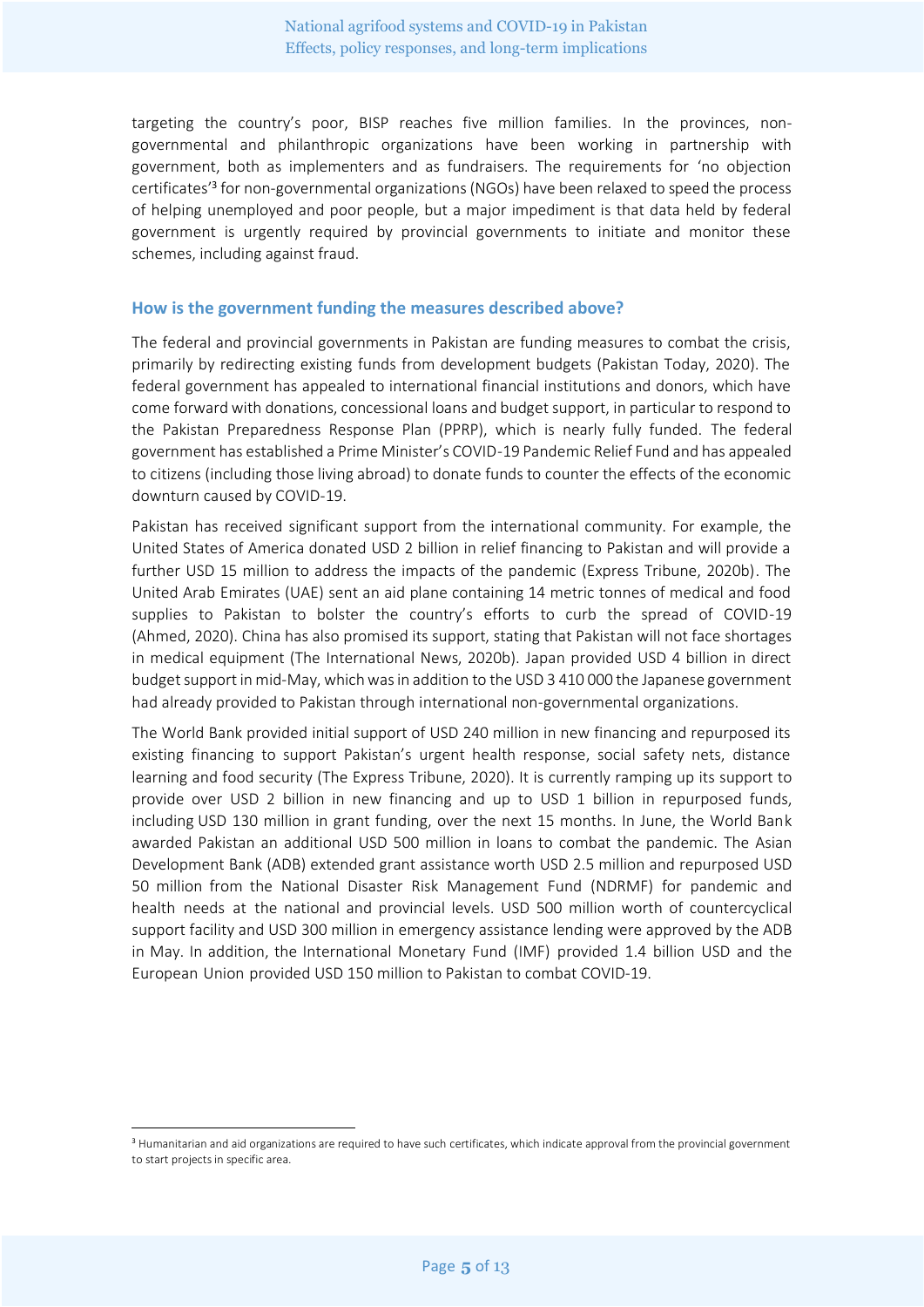## **IMMEDIATE EFFECTS OF THE CRISIS ON MOST VULNERABLE PEOPLE AND THE AGRIFOOD SYSTEM**

## **What are the immediate effects of the crisis and the different sets of measures on agrifood systems?**

#### Food prices, supply and demand

- According to the Pakistan Bureau of Statistics, the Consumer Price Index (CPI) increased by 8.2 percent between May 2019 and May 2020. During the same reference period, the CPI increased by 7.3 percent and 9.7 percent for urban and rural customers respectively. Food inflation has risen by 10.94 percent for urban consumers and by 13.73 percent for rural customers since the start of the pandemic (FAO, 2020), with prices of some items, like wheat flour, increasing by over 15 percent in certain areas. The next production season will need to be carefully monitored, as there is a risk of production losses due to the desert locust invasion, which is likely to impact the non-desert, irrigated cropping areas.
- With regard to staple grains, according to the Ministry of National Food Security and Research (MNFSR)'s daily reports on food commodity availability and prices, as of 15 June, Pakistan had about 7.71 million tonnes of wheat are available in the public sector. The carry-over stocks are 637 000 tonnes, and so far, the provincial governments and PASSCO (the Pakistan Agricultural Storage and Services Corporation) have been able to procure 80 percent of the total target.
- An analysis of average prices during 5 to 11 June, compared to the week of 29 May to 4 June, shows that prices for wheat and wheat flour both increased by 1.6 percent. Since the outbreak of COVID-19, the average price of wheat has remained unchanged, while the price of wheat flour per kilo has increased by 13.3 percent from PKR 43.6 (USD 0.26) to PKR 49.4 (USD 0.30).
- Pakistan has a net surplus in rice production and is a major exporter. Hence, no supply issues are anticipated with regard to rice. The prices of IRRI (regular) and basmati rice have increased by 8.8 percent and 3.1 percent respectively since the crisis began.
- The price of mash increased by 0.01 percent and those of moong, masoor and gram decreased by 0.5 percent, 0.8 percent, and 1.4 percent respectively during the week of 5–11 June as compared to the previous week. Since the outbreak of COVID-19, overall, the prices of pulses have increased substantially: masoor by 14 percent, moong by 20.3 percent and mash by 11.3 percent, while the price of gram has decreased by 4.4 percent.
- Pakistan relies heavily on imported pulses. As of 9 June, current stocks of local and imported mash, moong and masoor can last 22 days, 25 days, and 3 months respectively. In 2020, 266 550 tonnes of gram have been imported and the production of local gram is forecast at around 385 000 tonnes, according to the Pakistan Food Forecast for Rabi 2019–20 (FAO, 2020). Despite available stocks of pulses and imports, hoarding may create shortages of these pulses in some markets.
- Sufficient stocks of the three main retail meats are available (beef, mutton and chicken), with supplies likely to be greater than usual, due to the shutdown of banquets and restaurants. During the analysis period, small price increases were observed for beef and mutton (1 percent each). Since the outbreak began, prices for both beef and mutton have risen slightly, by 4.9 percent and 5.3 percent respectively.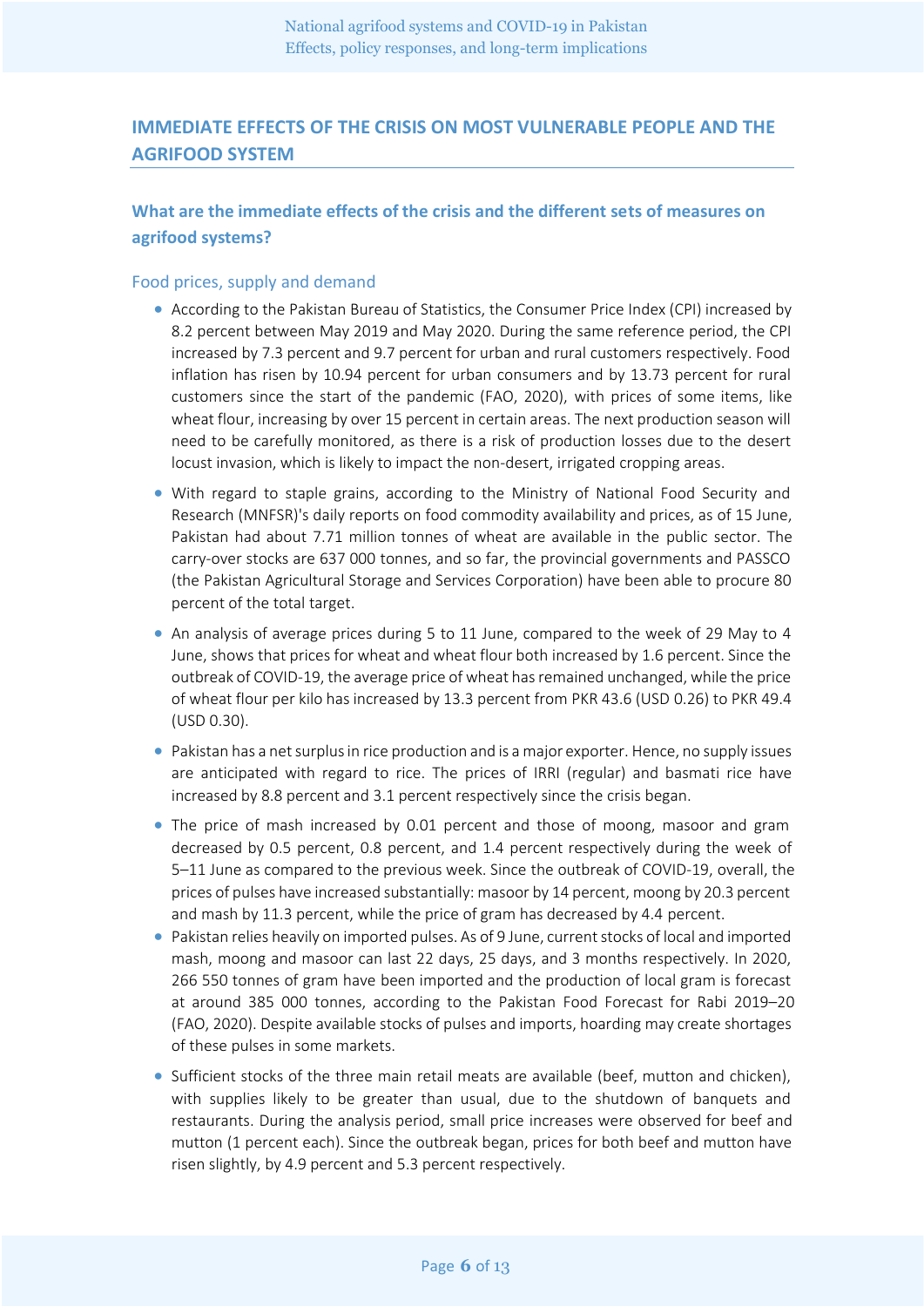- Price increases have been observed for fresh milk (1 percent) and eggs (5.9 percent), while chicken prices declined by 11.7 percent during the week of 5-11 June as compared to the previous week. This decline may be attributed to the fact that Eid-ul-Adha is approaching and chicken meat is not consumed during this period. In general, the price of fresh milk has increased by 3.4 percent since the outbreak began, while the prices of chicken and eggs have increased substantially at 28.5 and 20.3 percent respectively. The reason for increase in chicken prices is unclear. Chicken prices decreased initially due to the ban on gatherings and celebrations during lockdown (chicken is special occasion food for the poor). However, they have been rising since. According to a statement by an official in the Pakistan Poultry Association, poultry prices are related to rupee-dollar parity since most of the vitamins that chicken consume, such as soybean (sic), have to be imported.
- The cost of production soared and, as a result of the suspension of flights and border closures, perishable items such as mangoes were difficult to export, causing wastage and income loss. Mango exports are expected to decline by 40 percent this year because of the lockdown of sea and air routes. Although international flights are now allowed, many mango producers have been forced to sell their highly perishable crop for low prices in the domestic markets. Wooden boxes measuring 7–9 kgs were previously sold for around USD 6–7 in urban centres, but this year producers are selling them for approximately USD 2 each, which does not recover the cost of picking, packing and transportation. There has been also a negative effect on cotton producers, although the economic impact has not yet been quantified.
- According to estimates by the International Labour Organization (ILO), 2.9 million salaried workers involved in crop sowing and harvesting are at risk due to the restrictions imposed by government to curb the spread of COVID-19.

#### Food trade and logistics, including storage

- The movement of agricultural produce, processed food, agricultural inputs and agricultural labour has been restricted since the outbreak and things have not yet returned to normal, although it has been over a month since lockdown was eased.
- Communities in Balochistan that relied on regular imports and exports (informal and formal) from and to neighbouring countries, especially Iran, reported a drop the movement and availability of goods and, although the Iran border has now reopened, it is too soon to predict how this will affect the export of food items from the province. During field visits, people ascribed the drop in availability to the border closure specifically.

#### Access to agricultural and livestock inputs, including machinery

• Since the onset of COVID-19, fertilizer prices have dropped a bit, with the price of urea decreasing by 4.2 percent and that of DAP decreasing by 1.4 percent. Stocks of fertilizers appear normal, but field observations indicate that access to these products, especially by small farmers, is hindered by lack of information or consistency in easing lockdown arrangements on transport and the operation of businesses, such as shops selling fertilizers, seeds, fodder and pesticides as well as the intermediaries (agriculture agents, or *arthis*) that sell these products.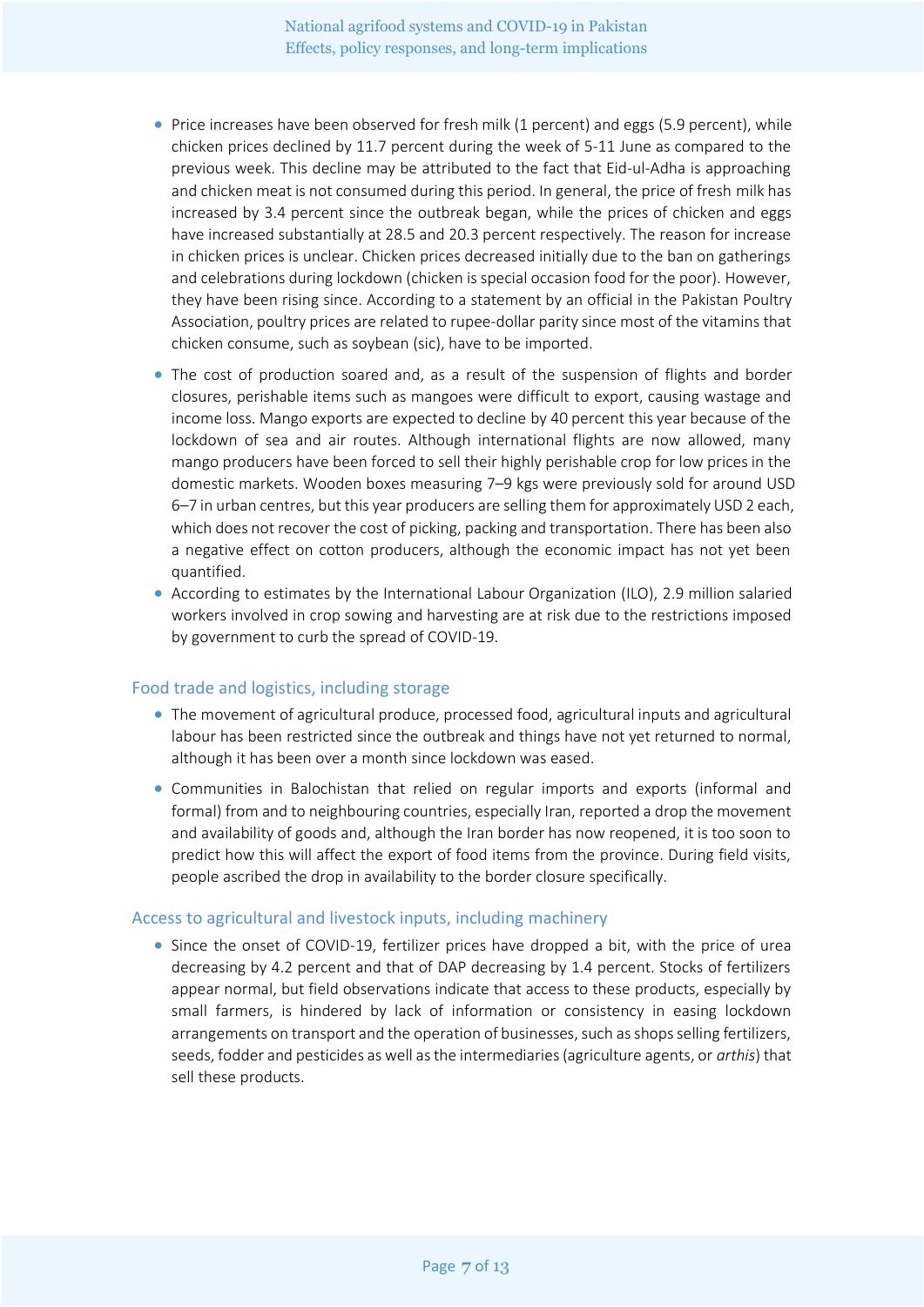## **What have been the effects of the crisis and government measures on livelihoods, food security and malnutrition status, and future prospects?**

A quarter of the population of Pakistan lives below the national poverty line and around twofifths are multidimensionally poor. Food insecurity is very high, with 20–30 percent of the population (40 to 62 million people) experiencing some form of food insecurity. An estimated 36.43 million people are persistently and chronically vulnerable to food insecurity and also highly exposed to natural hazards and shocks, including the ongoing pandemic. An additional 2.45 million people could become food insecure as a result of any medium-scale shock (OCHA, 2020).

Most of the immediate effects of the health and economic crises have arisen from: i) reduced economic activity due to the lockdown, which disrupted the work and earnings of many informal daily wage labourers; ii) the flight of newly unemployed daily wage labourers from cities back to their rural homes, increasing the number of people per household that have to be sustained during the lockdown; and iii) the limitations of existing social protection programmes. A large number of extremely poor people in Pakistan lack access to banking services and/or have no proper identification. Relief programmes, cash transfers and subsidies, are only available to people with a national identification card (NIC). The federal government has made efforts to improve the registration of the poor and has expanded the Ehsaas programme from 5.2 million to 12 million households. Although many extremely poor people, especially women, continue to face challenges in becoming registered, the COVID-19 situation has led to important progress in the BISP and other social protection programmes.

All health facilities and hospitals have been closed until recently except for those providing emergency services. While this measure was taken to control the spread of the virus, the lack of access to out-patient services, immunization, preventive health care, family planning, emergency obstetric and newborn care and pre- and post-natal care could lead to increases in mortality, particularly of mothers and children. Women and children are likely to face greater risks of domestic violence at this time due to restrictions in movement and heightened tensions around income insecurity, lifestyle changes and generalized fear about the pandemic. There are tightly-defined gender roles in Pakistan and the domestic burden and responsibilities placed on women during the lockdown have become heavier than normal.

Buying patterns are slowly getting back to normal. Although many people are buying less because of unemployment and the loss of daily wages, the 'smart' opening of non-food, nonessential and non-medical sectors of the economy has increased purchases by people who can afford to shop. The reopening of takeaway restaurants, and the extension of their opening hours until 10 p.m. during Ramadan has helped the overall recovery of consumption levels.

## **Which groups are most likely to be severely impacted by the COVID-19 pandemic and the associated measures?**

Women and children from disadvantaged households, home-based workers, domestic workers, daily wage earners (particularly in informal sectors of the economy, including in small shops, self-employed persons and families) have already been severely impacted by the pandemic. Pregnant and lactating women face a much greater risk of malnutrition, due to the increased cost of a heathy diet. Higher prices for nutritious food items have caused a decline in dietary diversity among the poor.

Nearly half of households in the country rely on agriculture and livestock as their primary and/or secondary source of livelihood, 22 percent of which depend on daily wage labour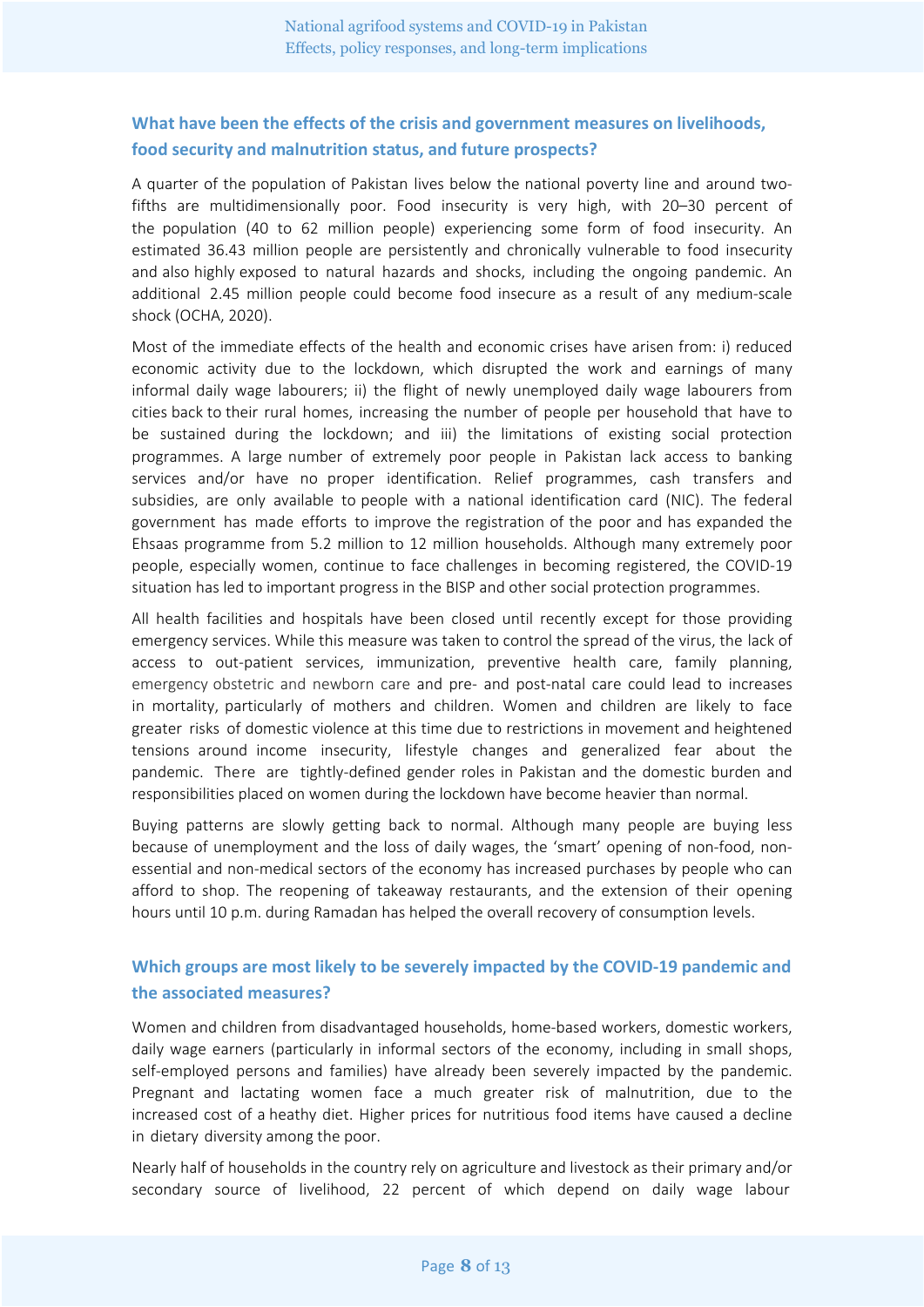(skilled/unskilled non-agricultural labour, forestry work). Around 62 percent of households in the poorest quintile rely on farm labour and daily wage for their livelihood strategies (OCHA, 2020).

The Newly Merged Districts (NMDs) of Pakistan, which were formerly part of the Federally Administered Tribal Area, are extremely vulnerable to the impacts of the pandemic. According to the World Food Programme (WFP)'s Comprehensive Food Security and Livelihood Assessment (CFSLA) Report 2020 (WFP, 2020), a majority of the households in the NMDs (65 percent) are dependent on unsustainable livelihood strategies (daily wages), while the remaining (35 percent) depend on somewhat sustainable sources.

Pakistan hosts approximately 1.4 million Afghan refugees, who are registered in the Afghan National Registration (ANR) database managed by the National Database and Registration Authority (NADRA) and issued with Proof of Registration (PoR) cards. The United Nations High Commissioner for Refugees (UNHCR) estimates that more than 70 000 Afghan refugees face additional challenges (women and children at risk, single parents, the elderly, people with serious medical conditions). In addition, 600 000 Afghani Card Holders (who are waiting for a passport and visa to leave Pakistan), and an estimated 400 000 million undocumented Afghans also reside in Pakistan. These are among the poorest populations in the country; they desperately need social protection in the present circumstance but are rarely able to receive it due to documentation issues (OCHA, 2020).

Around 2.4 million people were affected by a drought in 2018 are also among the most vulnerable populations due to COVID-19. Because of a significant decrease in rainfall over the past few years, parts of Sindh and Balochistan suffered a drought like situation in 2018. Although NGOs and government have tried to provide assistance to those in need, 2.4 million people are still at risk. Since 2019, a desert locust outbreak has threatened food crops, orchards and fodder. Approximately 1.5 million people have been affected by this infestation and the government has yet to provide adequate relief. In January 2020, Balochistan and Gilgit Baltistan experienced heavy rainfall and snow, which affected half a million people. Relief is yet to come (OCHA, 2020). In 2015, due to federal security operations, five million people were temporarily displaced from the northwestern province. Although 95 percent have safely returned home, they lack basic social services and livelihood opportunities. During the COVID-19, their situation has deteriorated. Overall, about six million people in Pakistan are at severe risk, as reported in the United Nations Global Humanitarian Appeal and Response Plan (GHRP) for Pakistan.

### **FOOD FOR REFLECTION: LONG-TERM POLICY IMPLICATIONS**

**This section serves to initiate thinking and dialogue on the longer-term implications of COVID-19 in terms of management of the food system to prevent a health crisis and that a health crisis turns into a food security and nutrition emergency.** 

Structural factors exacerbate the impacts of crises like the current pandemic; these include the lack of effective coordination between federal and provincial governments, inadequate health facilities and lack of outreach to rural areas.

Smallholders and large-scale farmers were both affected  $-$  albeit in different ways  $-$  by disruptions to the food supply chain. Small-scale farmers faced challenges in producing and transporting their produce, ensuring timely inputs at a fair price, gaining access to markets and a fair selling price for their goods, and minimizing food losses along the supply chain, while largescale farmers found it difficult to hire daily or formally-employed workers during the lockdown.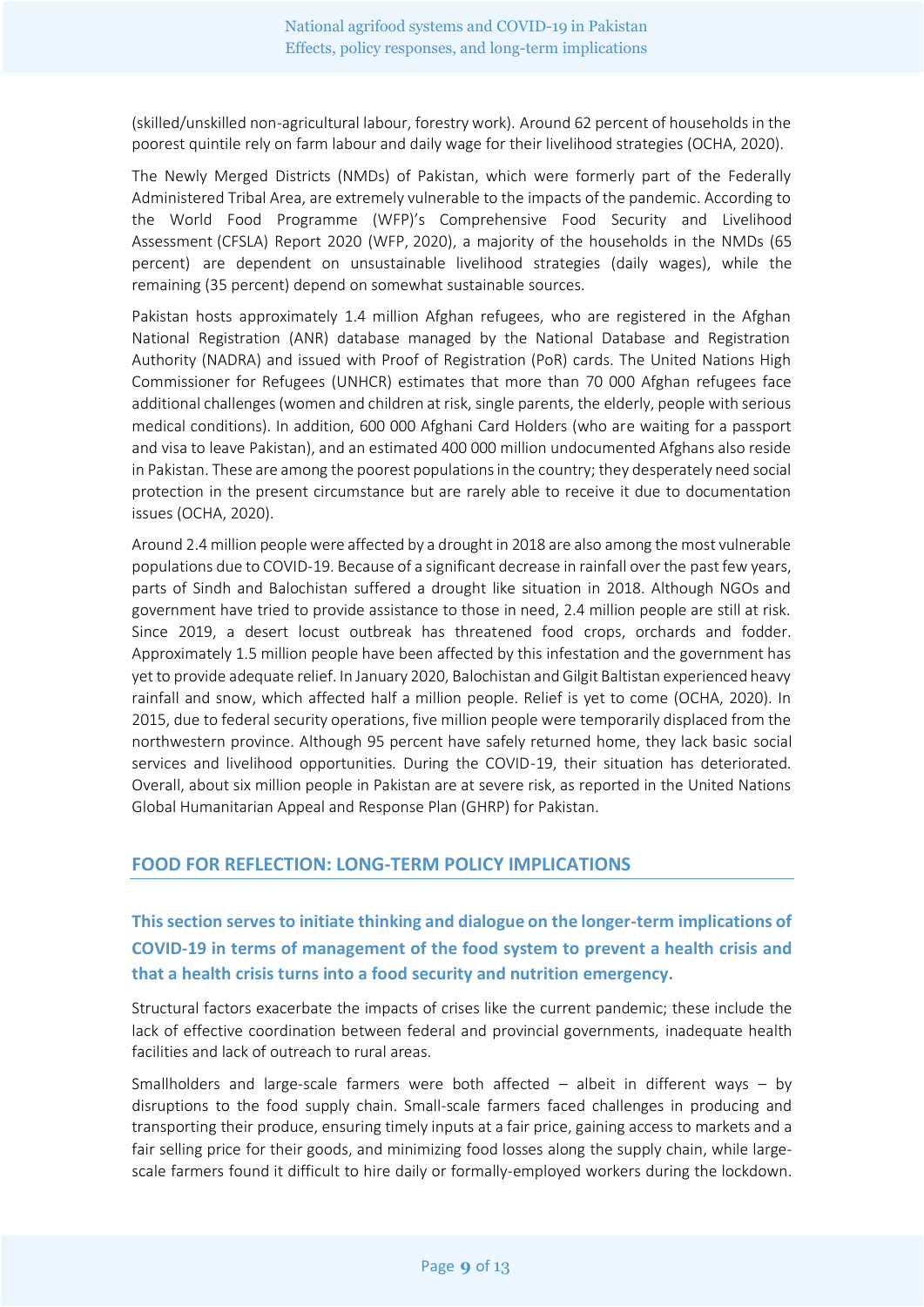To strengthen existing food supply chain management, government should ensure adequate transportation standards and the availability of storage points in main markets and cold chains in order to minimize food losses. Promoting the export of diverse products, such as canned fruits and jams, could make up for the loss of fresh fruit when proper transport and storage are not available, adds value to the raw product, reduces food losses and might be a valuable new source of foreign exchange. Assured access by farmers to essential agricultural inputs like seeds, fertilizer and pesticides is also critical if Pakistan is to avoid economic losses in future crises. Normally these inputs are distributed to farmers in villages through specialized units operated by government when possible. During the pandemic, because of a ban on transport, seeds and other inputs could not be transported to these units on time.

Pakistan has employed a number of successful measures during the crisis, such as food deliveries and electronic transactions, including social protection cash transfers; these are likely to continue and expand. The government recognizes the need for innovative, technology-based solutions to support agriculture and the food supply chain. Financial aid and social security payments can easily and efficiently be made available to farmers through Easypaisa<sup>4</sup> or the system used by the BISP. Linking agricultural production to transport, markets and consumers through the use of digital technology and e-commerce can significantly strengthen the supply chain, as well as creating jobs, improving women's access to markets and connecting far flung communities to market opportunities. The modernization of agriculture is crucial, as are efforts to address cross-cutting needs, such as poverty reduction, education, training, research and technology, and best practices and logistics for small and medium enterprises. The aim is a food and agriculture system that supports livelihoods, ensures food security and helps mitigate the impacts of future crises, health or otherwise.

Pakistan does not generally provide school meals. Children go home for lunch. Besides, 44 percent of children were out of school even before the pandemic. However, a pilot programme has been launched in 13 schools in the capital by the Ministry of Education and the World Food Programme. An expansion of the programme may provide substantial help to poor households.

#### **INFORMATION AND GOVERNANCE**

#### Information

• The lack of coordination between the federal and provincial governments has been evident throughout the COVID-19 crisis, especially in the Sindh province where the national ruling party in not in power (The International News, 2020c). The federal government has not favoured the lockdown because of the impact it will have on Pakistan's already fragile economy. Some provincial governments, on the other hand, want to curb the spread of the coronavirus first and deal with its economic implications later, given that they are on the front line, facing heavy caseloads and managing the availability of medical facilities in densely populated cities. This has led to mixed messages and some confusion at provincial and federal government levels. Chaired by the prime minister, the National Coordination Committee was designed to gather input from all provinces before deciding on matters pertaining to the virus but it has not yet resolved the ambiguity. Well-coordinated governance structures are critical for a quick and efficient response to such a crisis. As most critical services including health and social protection are now the responsibility of the provinces, each is making decisions independently. However, border control and aviation

<sup>&</sup>lt;sup>4</sup> Established in Pakistan in 2009, Easypaisa is a mobile wallet and a provider of mobile payments and branchless banking services.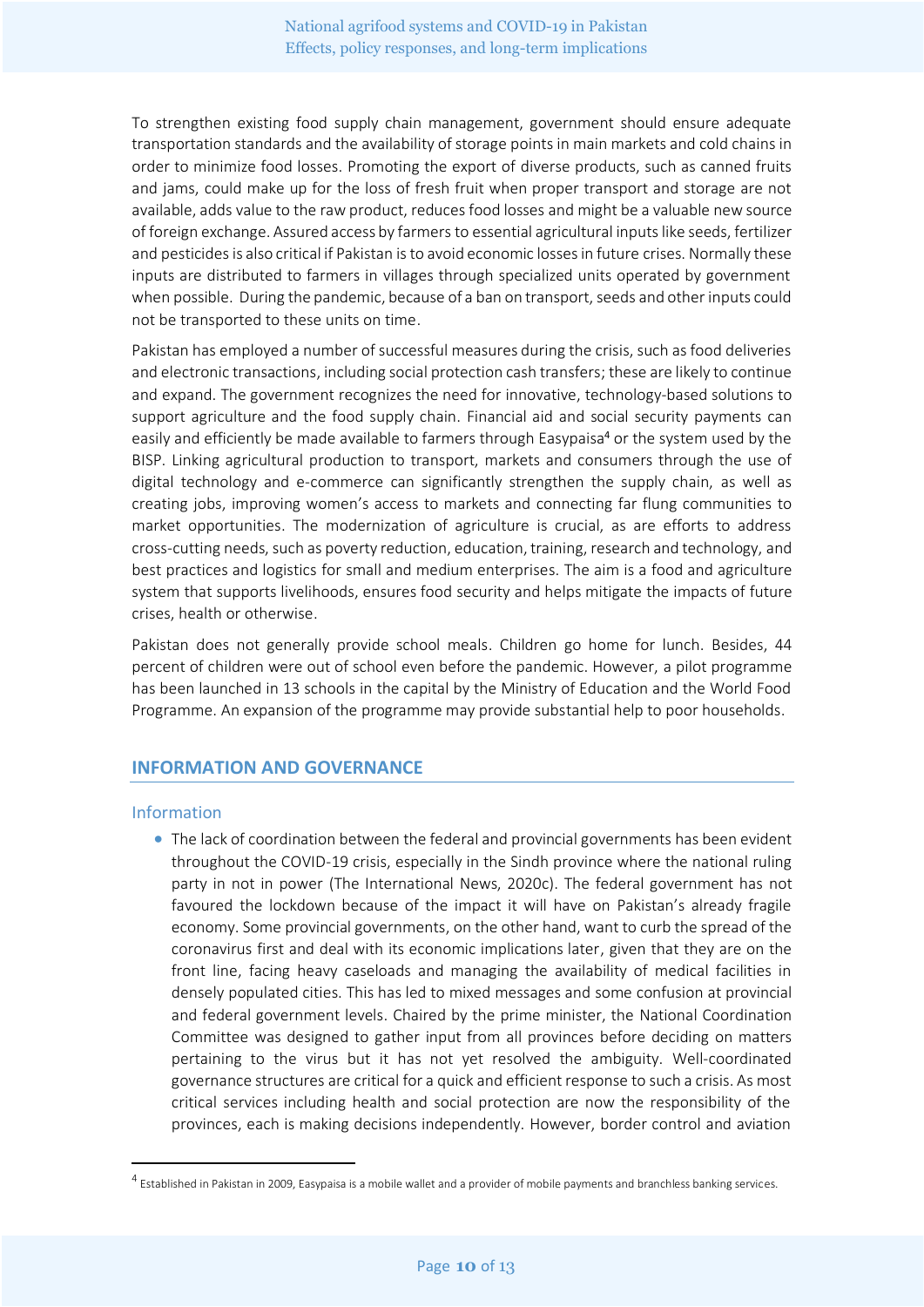remain with the federal government and the provinces lack jurisdiction to tighten surveillance at airports.

- The absence of local governments is also making matters worse. In a populous country like Pakistan, local governments are needed for disease control as well as for providing relief through leveraging local networks.
- Real-time data on impacts and vulnerable populations is needed for the proper design and targeting of most emergency interventions; such data is largely lacking in Pakistan. For instance, cash transfers and ration bags in Sindh are mainly distributed to people that are able to reach out to the government through a helpline (Hafeez, 2020). In order to avoid such a scenario in the long run, the governments need to invest in a database of vulnerable populations, along the lines of what BISP to leverage digital innovation to improve outreach.
- The uncertainty in food markets during the crisis indicates that governments should play a more active role to disseminate information on food markets so that farmers can make rational production decisions. By strengthening the data gathering and analytical capacity of the MNFSR, government can ensure informed national decision-making processes.
- The government should continue to strengthen National Food and Nutrition Security Information System and its flagship knowledge products, the Pakistan Overview of Food Security and Nutrition (POFI) and Pakistan Food Forecast.

#### Governance

- A National Coordination Parliamentary Committee has been set up to review, assess and monitor matters pertaining to the pandemic. The Committee is responsible for coordination between the federal government and provinces in an attempt to both curb the spread of coronavirus and mitigate the economic/social effects of the pandemic. As noted above, this committee is challenged by some ambiguity as to messages and roles.
- The Government of Pakistan launched Pakistan's Preparedness and Response Plan (PPRP) in a bid to suppress and mitigate the spread of COVID-19. The PPRP, worth USD 595 million, is intended to strengthen Pakistan's capacity for emergency preparation, response and relief for a period of nine, months from April to December 2020.
- The government has established, under the overall coordination of the UN Resident Coordinator and with support from UNDP, a COVID-19 Secretariat in the Planning Commission whose task is to prepare a coordinated economic and social response and interventions. The United Nations Country Team, including FAO, which has overseen food security aspects, has designed a socio-economic plan for the federal government that focuses on five key pillars: health, social protection, economic recovery, macroeconomic response and multilateral collaboration, and social cohesion and community resilience. This plan reflects both a short-term immediate response to cope with the most exigent socio-economic risks and impacts of the COVID-19, along with medium to long-term policy, regulatory and institutional measures to bring a holistic perspective to the response plan.
- The Ministry of National Health Services, Regulation and Coordination issued a National Action Plan with guiding principles for outbreak preparedness, containment and mitigation.
- The federal government is contemplating the establishment of a coronavirus ordinance to speed up procurement and provide protection against personal liability for healthcare professionals. Punjab is using the WHO's Strategic Preparedness and Response Plan (SPRP) for coronavirus to cost future health-related interventions.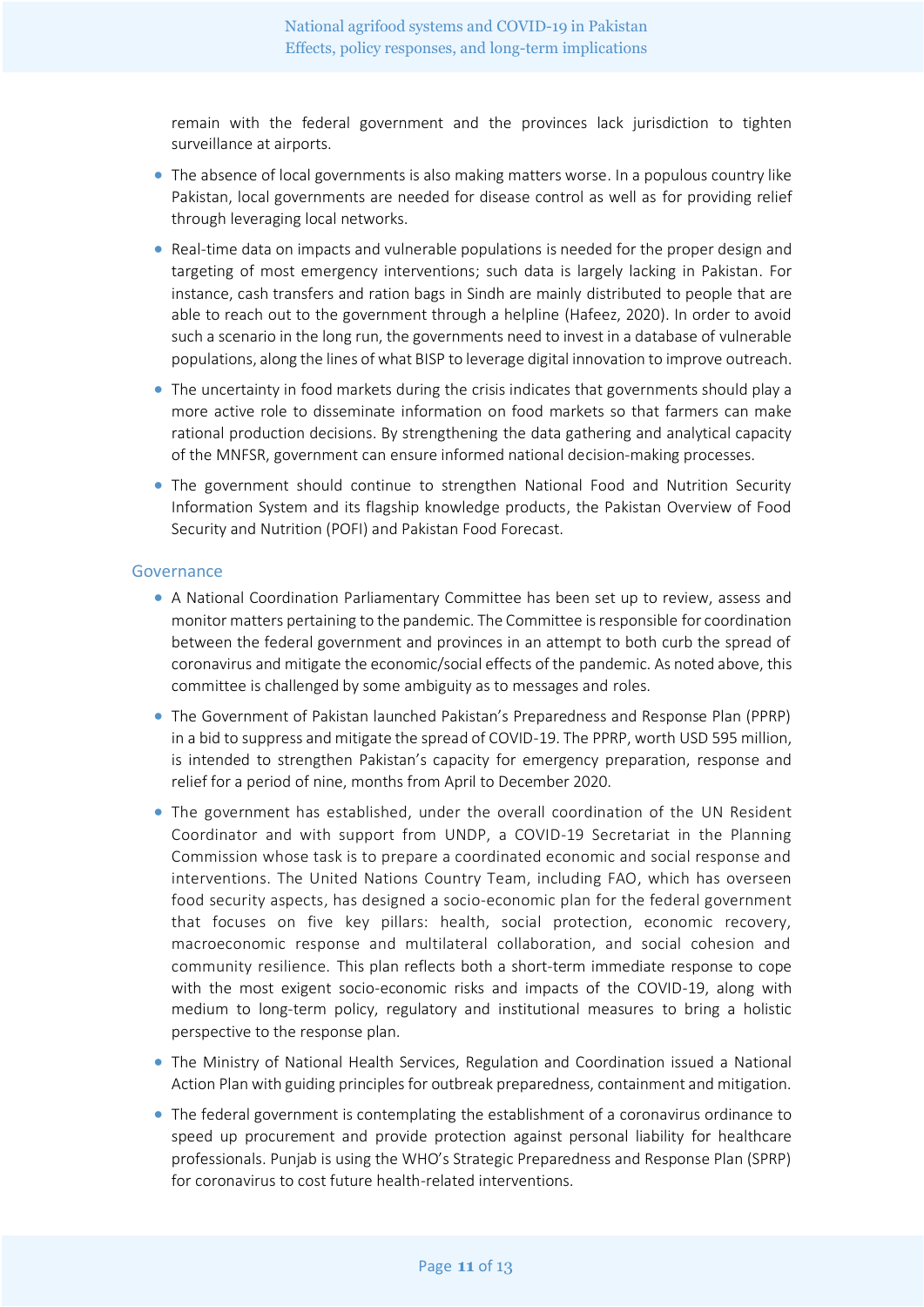• Finally, the United Nations has finalized its Global Humanitarian Response Plan, which includes humanitarian support for vulnerable people in Pakistan that have been affected by natural hazards, displacement, COVID19 and locusts.

#### **REFERENCES**

Ahmed, A. 2020. COVID-19: UAE sends aid plane containing 14 metric tons of medical and food supplies to Pakistan. In: Gulf News [online]. Dubai. [Cited 29 April 2020]. [https://gulfnews.com/world/asia/pakistan/covid-19-uae-sends-aid-plane-containing-14-metric](https://gulfnews.com/world/asia/pakistan/covid-19-uae-sends-aid-plane-containing-14-metric-tons-of-medical-and-food-supplies-to-pakistan-1.71232570)[tons-of-medical-and-food-supplies-to-pakistan-1.71232570](https://gulfnews.com/world/asia/pakistan/covid-19-uae-sends-aid-plane-containing-14-metric-tons-of-medical-and-food-supplies-to-pakistan-1.71232570)

Aljazeera. 2020. Pakistan's virus-idled workers hired to plant trees. In: *Aljazeera* [online]. Doha. [Cited 29 April 2020]. [https://www.aljazeera.com/news/2020/04/pakistan-virus-idled-workers](https://www.aljazeera.com/news/2020/04/pakistan-virus-idled-workers-hired-plant-trees-200429070109237.html)[hired-plant-trees-200429070109237.html](https://www.aljazeera.com/news/2020/04/pakistan-virus-idled-workers-hired-plant-trees-200429070109237.html)

Deccan Herald. 2020. Pakistan says COVID-19 to take heavy toll on economy, fears 18.5 million job losses. *Deccan Herald*, 3 April 2020. (available at [https://www.deccanherald.com/international/pakistan-says-covid-19-to-take-heavy-toll-on-](https://www.deccanherald.com/international/pakistan-says-covid-19-to-take-heavy-toll-on-economy-fears-185-million-job-losses-821023.html)

[economy-fears-185-million-job-losses-821023.html\)](https://www.deccanherald.com/international/pakistan-says-covid-19-to-take-heavy-toll-on-economy-fears-185-million-job-losses-821023.html).

The Express Tribune. 2020a. Pakistan hails global support for Covid Response Plan. *The Express Tribune*, 27 April 2020. (available a[t https://tribune.com.pk/story/2208322/pakistan-hails](https://tribune.com.pk/story/2208322/pakistan-hails-global-support-covid-response-plan)[global-support-covid-response-plan\)](https://tribune.com.pk/story/2208322/pakistan-hails-global-support-covid-response-plan).

The Express Tribune. 2020b. US helps Pakistan in its COVID-19 battle. *The Express Tribune*, 15 May 2020. (available at [https://tribune.com.pk/story/2208322/pakistan-hails-global-support](https://tribune.com.pk/story/2208322/pakistan-hails-global-support-covid-response-plan)[covid-response-plan\)](https://tribune.com.pk/story/2208322/pakistan-hails-global-support-covid-response-plan).

Food and Agriculture Organization of the United Nations (FAO). 2020. *COVID-19 emergency in Pakistan: evolution of prices of major food items since COVID-19 outbreak (February 28- June 11, 2020).* Islamabad.

Food Security Information Network (FSIN). 2020. *Global Report on Food Crises 2020*. Rome. (available at [http://www.fao.org/emergencies/resources/documents/resources](http://www.fao.org/emergencies/resources/documents/resources-detail/en/c/1272014/)[detail/en/c/1272014/\)](http://www.fao.org/emergencies/resources/documents/resources-detail/en/c/1272014/)

Hafeez, T. 2020. COVID-19: Sindh government launches mobile service to provide ration to needy. *The Express Tribune*, 24 March 2020. (available at [https://tribune.com.pk/story/2183022/covid-19-sindh-govt-launches-mobile-service-provide](https://tribune.com.pk/story/2183022/covid-19-sindh-govt-launches-mobile-service-provide-ration-needy-daily-wagers)[ration-needy-daily-wagers\)](https://tribune.com.pk/story/2183022/covid-19-sindh-govt-launches-mobile-service-provide-ration-needy-daily-wagers).

Ministry of National Health Services, Regulation and Coordination. 2020. *National Action Plan for Corona-virus disease (COVID-19) in Pakistan*. (available at [https://www.nih.org.pk/wp](https://www.nih.org.pk/wp-content/uploads/2020/03/COVID-19-NAP-V2-13-March-2020.pdf?__cf_chl_jschl_tk__=6ed62a3942083513e2f39b0d701cb9d78a04ad9b-1600776333-0AXsL1QsqY0wfPtEhEYptDyv5yKhQbwW2SQwbHkkEWw4zlwuHnLpoAf6I9Guyxih46hIHfs6MYm5cCFS9BE3iwxuVWhLwWHqRzDSY57cnhzKbW6Rsz2kLM7tnvbWOAlbzgCeQA9eUWA4yY_fOKKJN4DOGhGL6jPAmsQGoAoZ5zFpQzfTvbBRIhJ23Qp1rHnojBiznhFt96MgOnc-gzYj4TpuINix0Pt6jR7a01_GLExymG8r1Oc53SdoJ1ph6YrgGMAOPAH_PfTFnYvvPlc1KOzdrPX4Shw_h9YQ8Xb2bX8LP8grOS-7-z-NoLLGbd7AfX_nsSk_VAFMfXzVm9JG0Oe2rgyAqCa3l9GDHyTOo1lG)[content/uploads/2020/03/COVID-19-NAP-V2-13-March-](https://www.nih.org.pk/wp-content/uploads/2020/03/COVID-19-NAP-V2-13-March-2020.pdf?__cf_chl_jschl_tk__=6ed62a3942083513e2f39b0d701cb9d78a04ad9b-1600776333-0AXsL1QsqY0wfPtEhEYptDyv5yKhQbwW2SQwbHkkEWw4zlwuHnLpoAf6I9Guyxih46hIHfs6MYm5cCFS9BE3iwxuVWhLwWHqRzDSY57cnhzKbW6Rsz2kLM7tnvbWOAlbzgCeQA9eUWA4yY_fOKKJN4DOGhGL6jPAmsQGoAoZ5zFpQzfTvbBRIhJ23Qp1rHnojBiznhFt96MgOnc-gzYj4TpuINix0Pt6jR7a01_GLExymG8r1Oc53SdoJ1ph6YrgGMAOPAH_PfTFnYvvPlc1KOzdrPX4Shw_h9YQ8Xb2bX8LP8grOS-7-z-NoLLGbd7AfX_nsSk_VAFMfXzVm9JG0Oe2rgyAqCa3l9GDHyTOo1lG)

[2020.pdf?\\_\\_cf\\_chl\\_jschl\\_tk\\_\\_=6ed62a3942083513e2f39b0d701cb9d78a04ad9b-1600776333-](https://www.nih.org.pk/wp-content/uploads/2020/03/COVID-19-NAP-V2-13-March-2020.pdf?__cf_chl_jschl_tk__=6ed62a3942083513e2f39b0d701cb9d78a04ad9b-1600776333-0AXsL1QsqY0wfPtEhEYptDyv5yKhQbwW2SQwbHkkEWw4zlwuHnLpoAf6I9Guyxih46hIHfs6MYm5cCFS9BE3iwxuVWhLwWHqRzDSY57cnhzKbW6Rsz2kLM7tnvbWOAlbzgCeQA9eUWA4yY_fOKKJN4DOGhGL6jPAmsQGoAoZ5zFpQzfTvbBRIhJ23Qp1rHnojBiznhFt96MgOnc-gzYj4TpuINix0Pt6jR7a01_GLExymG8r1Oc53SdoJ1ph6YrgGMAOPAH_PfTFnYvvPlc1KOzdrPX4Shw_h9YQ8Xb2bX8LP8grOS-7-z-NoLLGbd7AfX_nsSk_VAFMfXzVm9JG0Oe2rgyAqCa3l9GDHyTOo1lG) [0AXsL1QsqY0wfPtEhEYptDyv5yKhQbwW2SQwbHkkEWw4zlwuHnLpoAf6I9Guyxih46hIHfs6MYm](https://www.nih.org.pk/wp-content/uploads/2020/03/COVID-19-NAP-V2-13-March-2020.pdf?__cf_chl_jschl_tk__=6ed62a3942083513e2f39b0d701cb9d78a04ad9b-1600776333-0AXsL1QsqY0wfPtEhEYptDyv5yKhQbwW2SQwbHkkEWw4zlwuHnLpoAf6I9Guyxih46hIHfs6MYm5cCFS9BE3iwxuVWhLwWHqRzDSY57cnhzKbW6Rsz2kLM7tnvbWOAlbzgCeQA9eUWA4yY_fOKKJN4DOGhGL6jPAmsQGoAoZ5zFpQzfTvbBRIhJ23Qp1rHnojBiznhFt96MgOnc-gzYj4TpuINix0Pt6jR7a01_GLExymG8r1Oc53SdoJ1ph6YrgGMAOPAH_PfTFnYvvPlc1KOzdrPX4Shw_h9YQ8Xb2bX8LP8grOS-7-z-NoLLGbd7AfX_nsSk_VAFMfXzVm9JG0Oe2rgyAqCa3l9GDHyTOo1lG) [5cCFS9BE3iwxuVWhLwWHqRzDSY57cnhzKbW6Rsz2kLM7tnvbWOAlbzgCeQA9eUWA4yY\\_fOKKJ](https://www.nih.org.pk/wp-content/uploads/2020/03/COVID-19-NAP-V2-13-March-2020.pdf?__cf_chl_jschl_tk__=6ed62a3942083513e2f39b0d701cb9d78a04ad9b-1600776333-0AXsL1QsqY0wfPtEhEYptDyv5yKhQbwW2SQwbHkkEWw4zlwuHnLpoAf6I9Guyxih46hIHfs6MYm5cCFS9BE3iwxuVWhLwWHqRzDSY57cnhzKbW6Rsz2kLM7tnvbWOAlbzgCeQA9eUWA4yY_fOKKJN4DOGhGL6jPAmsQGoAoZ5zFpQzfTvbBRIhJ23Qp1rHnojBiznhFt96MgOnc-gzYj4TpuINix0Pt6jR7a01_GLExymG8r1Oc53SdoJ1ph6YrgGMAOPAH_PfTFnYvvPlc1KOzdrPX4Shw_h9YQ8Xb2bX8LP8grOS-7-z-NoLLGbd7AfX_nsSk_VAFMfXzVm9JG0Oe2rgyAqCa3l9GDHyTOo1lG) [N4DOGhGL6jPAmsQGoAoZ5zFpQzfTvbBRIhJ23Qp1rHnojBiznhFt96MgOnc-](https://www.nih.org.pk/wp-content/uploads/2020/03/COVID-19-NAP-V2-13-March-2020.pdf?__cf_chl_jschl_tk__=6ed62a3942083513e2f39b0d701cb9d78a04ad9b-1600776333-0AXsL1QsqY0wfPtEhEYptDyv5yKhQbwW2SQwbHkkEWw4zlwuHnLpoAf6I9Guyxih46hIHfs6MYm5cCFS9BE3iwxuVWhLwWHqRzDSY57cnhzKbW6Rsz2kLM7tnvbWOAlbzgCeQA9eUWA4yY_fOKKJN4DOGhGL6jPAmsQGoAoZ5zFpQzfTvbBRIhJ23Qp1rHnojBiznhFt96MgOnc-gzYj4TpuINix0Pt6jR7a01_GLExymG8r1Oc53SdoJ1ph6YrgGMAOPAH_PfTFnYvvPlc1KOzdrPX4Shw_h9YQ8Xb2bX8LP8grOS-7-z-NoLLGbd7AfX_nsSk_VAFMfXzVm9JG0Oe2rgyAqCa3l9GDHyTOo1lG)

[gzYj4TpuINix0Pt6jR7a01\\_GLExymG8r1Oc53SdoJ1ph6YrgGMAOPAH\\_PfTFnYvvPlc1KOzdrPX4Shw](https://www.nih.org.pk/wp-content/uploads/2020/03/COVID-19-NAP-V2-13-March-2020.pdf?__cf_chl_jschl_tk__=6ed62a3942083513e2f39b0d701cb9d78a04ad9b-1600776333-0AXsL1QsqY0wfPtEhEYptDyv5yKhQbwW2SQwbHkkEWw4zlwuHnLpoAf6I9Guyxih46hIHfs6MYm5cCFS9BE3iwxuVWhLwWHqRzDSY57cnhzKbW6Rsz2kLM7tnvbWOAlbzgCeQA9eUWA4yY_fOKKJN4DOGhGL6jPAmsQGoAoZ5zFpQzfTvbBRIhJ23Qp1rHnojBiznhFt96MgOnc-gzYj4TpuINix0Pt6jR7a01_GLExymG8r1Oc53SdoJ1ph6YrgGMAOPAH_PfTFnYvvPlc1KOzdrPX4Shw_h9YQ8Xb2bX8LP8grOS-7-z-NoLLGbd7AfX_nsSk_VAFMfXzVm9JG0Oe2rgyAqCa3l9GDHyTOo1lG) [\\_h9YQ8Xb2bX8LP8grOS-7-z-NoLLGbd7AfX\\_nsSk\\_VAFMfXzVm9JG0Oe2rgyAqCa3l9GDHyTOo1lG](https://www.nih.org.pk/wp-content/uploads/2020/03/COVID-19-NAP-V2-13-March-2020.pdf?__cf_chl_jschl_tk__=6ed62a3942083513e2f39b0d701cb9d78a04ad9b-1600776333-0AXsL1QsqY0wfPtEhEYptDyv5yKhQbwW2SQwbHkkEWw4zlwuHnLpoAf6I9Guyxih46hIHfs6MYm5cCFS9BE3iwxuVWhLwWHqRzDSY57cnhzKbW6Rsz2kLM7tnvbWOAlbzgCeQA9eUWA4yY_fOKKJN4DOGhGL6jPAmsQGoAoZ5zFpQzfTvbBRIhJ23Qp1rHnojBiznhFt96MgOnc-gzYj4TpuINix0Pt6jR7a01_GLExymG8r1Oc53SdoJ1ph6YrgGMAOPAH_PfTFnYvvPlc1KOzdrPX4Shw_h9YQ8Xb2bX8LP8grOS-7-z-NoLLGbd7AfX_nsSk_VAFMfXzVm9JG0Oe2rgyAqCa3l9GDHyTOo1lG) )

The International News. 2020a. ECC approves relief package for agriculture sector. *The International News*, 14 May 2020. (available a[t https://www.thenews.com.pk/print/658606-ecc](https://www.thenews.com.pk/print/658606-ecc-approves-relief-package-for-agriculture-sector)[approves-relief-package-for-agriculture-sector\)](https://www.thenews.com.pk/print/658606-ecc-approves-relief-package-for-agriculture-sector).